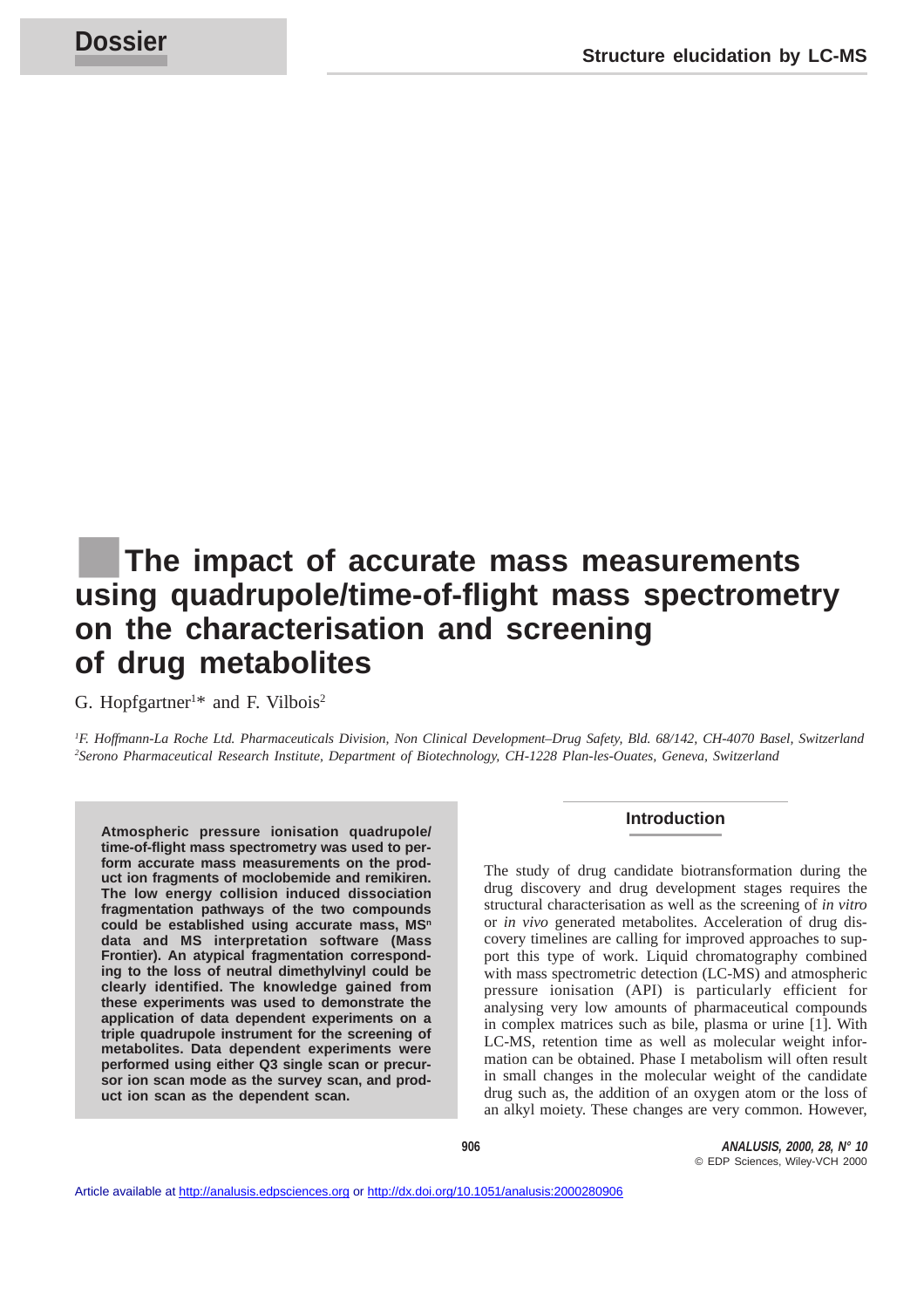one would like to know as fast as possible where they are occurring on the molecule, which is a challenging task.

API ionisation such as ion spray or APCI generate mainly protonated or deprotonated molecules in the positive or negative mode, respectively [2,3]. These ionisation modes are particularly suitable for the application of tandem mass spectrometry  $[4]$ . Triple quadrupole  $(QqQ)$  and ion trap mass spectrometers operated under various scanning modes such as product ion, precursor ion and neutral loss are largely used to identify and characterise metabolites [5].

To fully benefit from these MS/MS techniques it is very important to have a clear understanding of the fragmentation mechanism generated by collision induced dissociation (CID). Unfortunately, this process is often very complicated [6]. Ion fragments and intensities cannot be predicted. Typically, product ion spectra are obtained with a triple quadrupole instrument, which operates at unit mass resolution. Classically, the product ion spectrum of the parent drug is used as a structural template for the identification of the structure of the metabolites. However, different fragmentation pathways can lead to fragments with the same nominal mass (isobaric ions). It is known that these pathways are very sensitive to small structural changes [7]. Therefore, a mass shift of 16 Da for a supposed fragment or for an oxidative metabolite can easily be misinterpreted, leading to an incorrect structural proposal. Ion trap mass analysers generate  $MS<sup>n</sup>$  in time CID spectra at medium resolution. This is particularly useful to follow a fragmentation cascade. Recently, the combination of the quadrupole mass analyser with a time-of-flight mass analyser (QqTOF) has been described [8,9]. QqTOF is particularly powerful to obtain product ion spectra at medium resolution with the possibility of accurate mass measurement of the fragments. This opens a new dimension in the rational interpretation of CID spectra using elemental composition in combination with MS interpretation software. The aim of the present study is to illustrate with two examples; moclobemide and remikiren, the benefit of accurate mass measurement in the tandem MS mode and its impact in metabolite screening using also triple quadrupole mass spectrometers and data dependent experiments. Other approaches such as the use of isotopic shift were not considered in this paper.

# **Experimental**

### **Tandem MS accurate mass measurements with QqTOF**

Accurate mass measurements were performed using pneumatically-assisted electrospray by infusion (0.1-1 ng/ $\mu$ l  $50/50$  in H<sub>2</sub>O/MeOH 1 % CH<sub>3</sub>COOH) on a Micromass Q-TOF operating in the positive mode. Instrument calibration was achieved by infusion of a solution of quaternary ammonium halides in the mass range *m/z* 50 to 1000. The duty cycle was set from 0.1 to 2.4 sec. The samples were

**ANALUSIS, 2000, 28, N° 10 907** © EDP Sciences, Wiley-VCH 2000

introduced by infusion at a flow rate of 5 µl/min. MS/MS experiments were performed with a quadrupole resolution of 2 Da. The collision gas (argon) was set  $5.8 \times 10^{-5}$  mbar. Ions were pulsed into the flight tube at a potential of 7200 V and detected with a multi-channel plate detector set at 2800 V. Control data acquisition and data reduction were carried out by Masslynx version 3.2.

### **Ion trap spectra**

 $MS<sup>n</sup>$  spectra were obtained on a classic LCQ ion trap (Finnigan) by infusion of reference solutions  $(0.1-1 \text{ ng/µl in})$ 50/50 H<sub>2</sub>O/MeOH 1 % CH<sub>3</sub>COOH) at 5  $\mu$ l/min using pneumatically-assisted electrospray in the positive mode. The temperature of the capillary was set at 200 °C. Control data acquisition and data reduction were carried out by Excalibur version 1.0.

# **LC-MS analysis of moclobemide**

For the analysis of 10  $\mu$ M moclobemide incubated (24 h) in rat hepatocytes two LC10AD pumps (Shimadzu) were used to provide a high-pressure gradient for the analytical column (Inertsil ODS-3 150  $\times$  2.1 mm) using a dynamic mixer (75  $\mu$ I). The sample solution was injected (20  $\mu$ I) by means of a Gilson 234 autosampler. The gradient started 2 min after injection with 0 % B, and the proportion of B was increased to 60 % within 10 min at a flow rate of 0.25 ml/min and hold for 5 minutes. Solvent A consisted of a mixture 5 mM ammonium acetate with 1 % acetic acid, whereas solvent B consisted of a mixture methanol-acetonitrile-acetic acid in the ratio 50/50/1 (v/v/v). Mass spectrometric detection was performed on a triple quadrupole API 3000 (PE Sciex) with Analyst 1.1 and DDE add-in in positive mode using a turbo ion spray interface. Nitrogen was used as the collision gas and the collision energy was set at 30 eV.

# **LC-MS analysis of remikiren**

The HPLC hardware was similar to that used for the analysis of moclobemide using a X-Terra MS C18 2.5 m analytical column (Waters). After injection the gradient started with 30 % B, and the proportion of B was increased to 70 % within 10 min at a flow rate of 0.25 ml/min and hold for 5 minutes. Solvent A consisted of 1 % acetic acid, whereas solvent B consisted of a mixture methanol-acetonitrile-acetic acid in the ratio  $50:50:1$  (v/v/v).

Mass spectrometric detection was performed on a triple quadrupole API 3000 (PE Sciex) with Analyst 1.1 and DDE add-in in positive mode using a turbo ion spray interface. Nitrogen was used as the collision gas and the collision energy was set at 50 eV.

#### **Data dependent experiments**

Data Dependent Experiment (DDE) is a procedure used in order to maximise the amount of information that can be obtained in a single LC-MS/MS run [10]. Basically, it combines in the same run two different scan modes in a sequential way such as i) full scan and product ion mode or ii)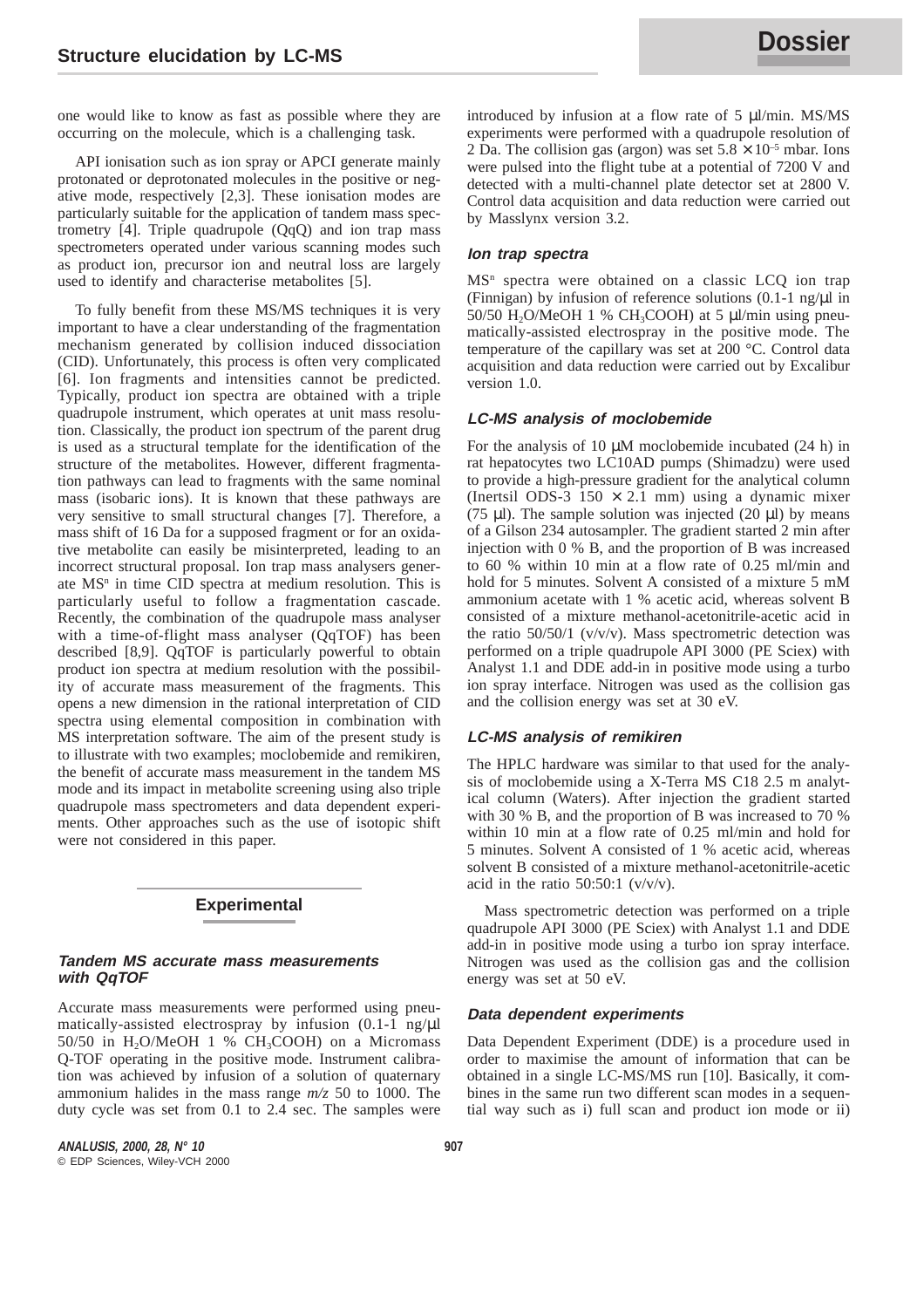precursor ion mode and product ion mode. The first scan is defined as the survey scan, where the data are rapidly processed in order to determine the ions of interest (candidates). The selection criteria can be: ion intensities, selected *m/z* values or mass ranges. The second scan (dependent scan) is than performed on the candidates using the selection criteria. For the LC-MS analysis of moclobemide the survey scan was a Q3 full scan and the dependent scan a product ion scan. To allow fast switching from single MS to MS/MS the collision gas needs to be on all the time. Therefore single MS spectra can only be recorded with Q3. The selection criteria were to use as candidates either ions with following *m/z* values 241, 243, 269, 283, 285, 299 and 301, corresponding to the calculated theoretical  $[M + H]^+$ ions of potential metabolites or the most intense ion observed in the *m/z* range 200-500. For the LC-MS analysis of remikiren the survey scan was a precursor ion scan on the fragment at  $m/z$  110 and the dependent scan a product ion scan on the most intense precursor ion in the *m/z* range 400-800. The scan time for all experiments was set to 1 sec and the step to 0.1 amu for both modes.

#### **MS interpretation software**

Mass Frontier 1.0 (Highchem) is a software package for the management an interpretation of mass spectra for small molecules. Fragments and mechanisms can be generated in two ways: electron impact and protonation mode. The software is designed only for neutral and single positively charged molecules.

# **Results and discussion**

In drug metabolism phase I and phase II reactions are relatively well known. In most cases based on the constraint of the parent drug and the nominal mass obtained by LC-MS on quadrupole instruments, the elemental formula of most metabolites can be easily deduced. However, in some isolated cases accurate mass measurements are necessary. Historically, accurate mass measurements were performed on double focusing magnetic sector instruments using either electron impact or fast atom bombardment ionisation. The measurements were performed at high resolution, typically better than 30000 at 10 % valley with a mass accuracy better than 2 ppm. Ion spray ionisation has been successfully interfaced with magnetic sector instruments or Fourier-transform ion cyclotron resonance (FT-ICR) mass spectrometers.

Nowadays, the most common mass analysers used for exact mass measurements are the time-of-flight mass analysers [11,12]. Accurate mass measurements can also be performed on quadrupole instruments [13]. However, one major limitation is the possible presence of interfering peaks at the same nominal mass as the metabolite. The resolution of time-of-flight instruments is no longer reported at 10 % valley but as the peak width at 50 % height (FWHM). Compared to a double focusing magnetic sector instrument, where resolutions of 25000-50000 (FWHM) can be achieved, the type of resolution of the TOF has to be considered as medium, typically between 6000 and 10000 (FWHM).

Structural information of molecules can be obtained by collision-induced dissociation in a quadrupole collision cell. However, to fully benefit from this information, an understanding of the fragmentation pathway is required. Single lock mass calibration drift correction on a QqTOF instrument allows achieving accuracies better than 5 ppm on the product ion fragments [7]. It requires either a residual precursor ion or a fragment of known mass.

Using a "basket in a basket" approach based on a multistage accurate mass spectrometric technique Wu [14] has reported the application to the structure elucidation for a compound obtained by combinatorial synthesis, using a FT-ICR mass spectrometer. Using direct accurate mass measurement, accuracy better than 0.02 ppm is required to define a unique elemental composition.

In drug metabolism studies the structure of the drug candidate is known and it is assumed that reasonable structures can be proposed for any fragment using elemental composition. Ideally, smart software should perform this task automatically, which would allow building knowledge on the mechanism of low energy CID fragmentation.

Accurate mass measurements of small molecules using TOF or QqTOF mass analysers are obtained while performing the simultaneous measurement of the mass of a reference compound and of the ions of interest. The exact mass of this reference is used as a lock mass to correct for the drift of the instrument's calibration. Various factors like instrumentation set-up, isobaric fragments in MS/MS mode originating from the same molecule or interfering compounds, can affect the accuracy of the measurements. It is also difficult to obtain accurate mass measurements during LC-MS analyses. There is a need for alternative methods. Eckers *et al.* [15] have recently reported the use of separated sprayers for the introduction of sample and reference. Accurate mass measurements can be affected by instrumentation set-up isobaric fragments originating from the same molecule of interfering compounds. Ideally, with more complex molecules one would like to have a resolution better than 25000 (FWHM) and accuracy better than 1 ppm, which currently cannot be achieved on commercial QqTOF instruments.

## **Analysis of moclobemide**

The CID spectrum at 15 eV of moclobemide (I, Scheme 1) using single mass lock of the residual precursor ion is illustrated in figure 1A. The Mass Frontier software proposes a single structure of the fragment at *m/z* 182 with following elemental composition,  $C_9H_9CINO$ , EM = 182.0373. The variation between the calculated and the measured mass of the fragment is less than 5 ppm. This is in full agreement with the proposed structure. In order to perform single lock mass calibration it is mandatory to use the mass of a known fragment such as the residual precursor ion. However, the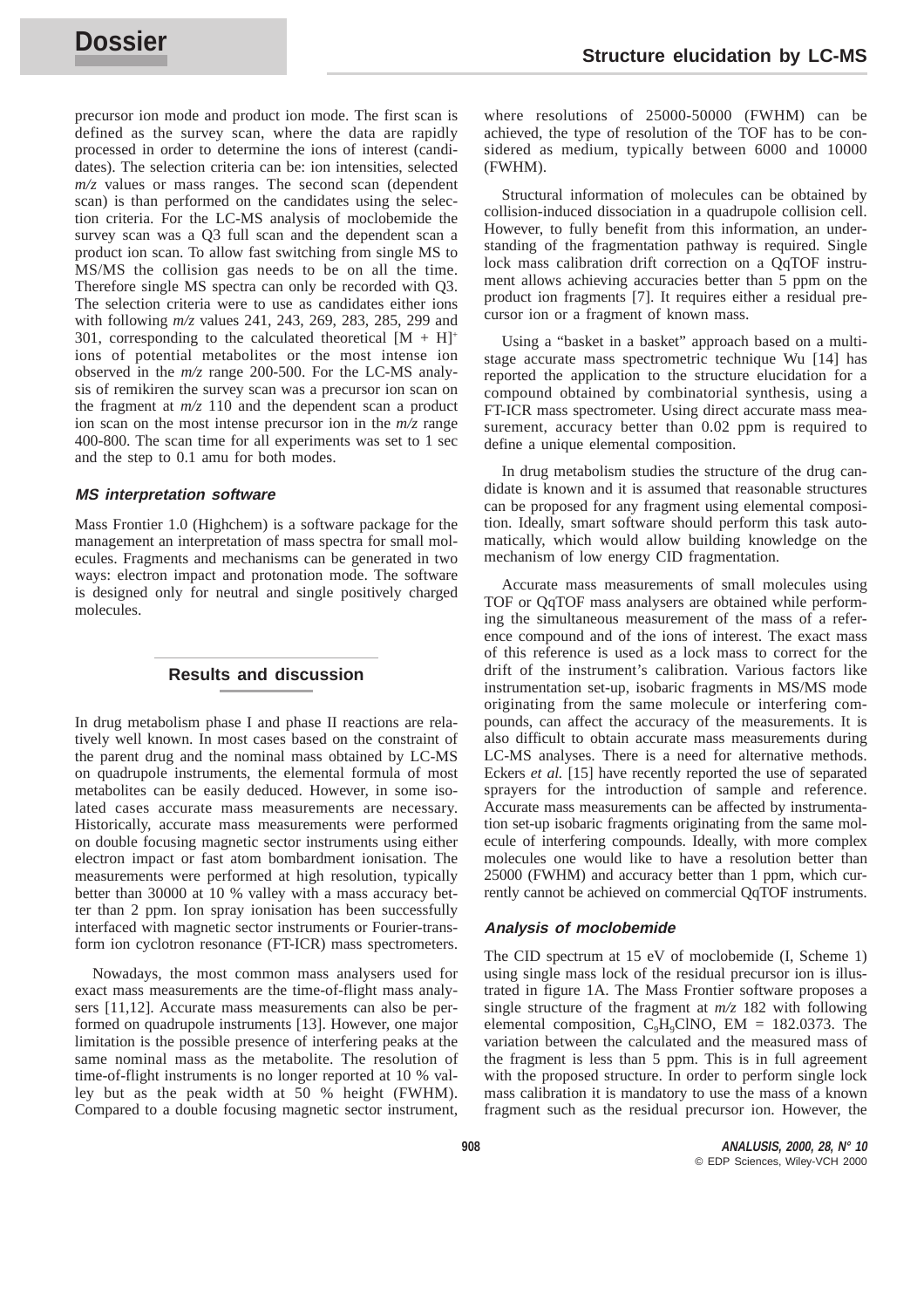

II R1=H, R2=OH, R3=H MW =  $630.9$ III R1=H, R2=O, R3=H MW =  $628.9$  $1 \text{ MW} = 268.8$ IV R1=OH, R2=OH, R3=H MW =  $646.8$ V R1=H, R2=OH, R3=OH MW =  $646.8$ 

### **Scheme 1. Structures moclobemide (I), remikiren (II) and several metabolites (III-V).**

aspect of the product ion spectrum depends on the collision energy. Too little energy will not generate the relevant fragment ions and too much energy will result in the disappearance of the precursor ion as illustrated in figure 1B. One solution is to analyse systematically all samples at two different collision energies and to combine the spectra. This approach was used to measure the accurate masses in spectrum 1B. For the structure of fragment at *m/z* 139 Mass Frontier proposes two options (1) and (2) in figure 1B. By using accurate mass measurements it is obvious that only  $C_7H_4ClO$  is a possible fragment even with 15 ppm inaccuracy. Fragment (2) has an inaccuracy of 646 ppm and is also too exotic to exist as a true chemical entity. This illustrates

the problems associated with automated CID spectra interpretation to propose potential fragment structures. Two additional limitations remain to be resolved in order to obtain reliable results and thus allow performing high-throughput structural elucidation of CID spectra. The first is continuous instrument calibration. Single point recalibration does not always assure linear calibration over a large mass range of several hundred daltons. The second is isobaric ions. At medium resolution, the mass measurement can be affected by these.  $MS<sup>n</sup>$  can be an elegant orthogonal approach to achieve increased accuracy and resolution. For example, in the case of moclobemide the MS2 spectrum of the precursor ion at *m/z* 269 shows a strong fragment at *m/z* 182 (figure  $1A$ ). Further fragmentation of this ion  $(MS<sup>3</sup>)$  generates a strong fragment at *m/z* 139, indicating that only structure (1) is possible.

The understanding of the CID fragmentation mechanism is important for the structural elucidation of metabolites, but it also allows fast screening of metabolites in biological matrices using non-radiolabelled drugs. Compared to quantitative analysis the LC-MS run cycle time in drug metabolism studies is relatively long in order to achieve good chromatographic separation. An efficient mass spectrometric set-up to perform the LC-MS analysis of metabolites is the use of Data Dependent Experiments, which allows obtaining more structural information in the same run. Typically a single MS survey scan is performed and processed in order to locate mass peaks of interest. Either the most intense ion in the spectrum or an ion from a list is selected in the dependent scan. The survey and dependent scans are repeated throughout the analytical run. DDE experiments using



**Figure 1. Product ion spectra of moclobemide on a QqTOF A) 15 eV B) 40 eV.**

**ANALUSIS, 2000, 28, N° 10 909** © EDP Sciences, Wiley-VCH 2000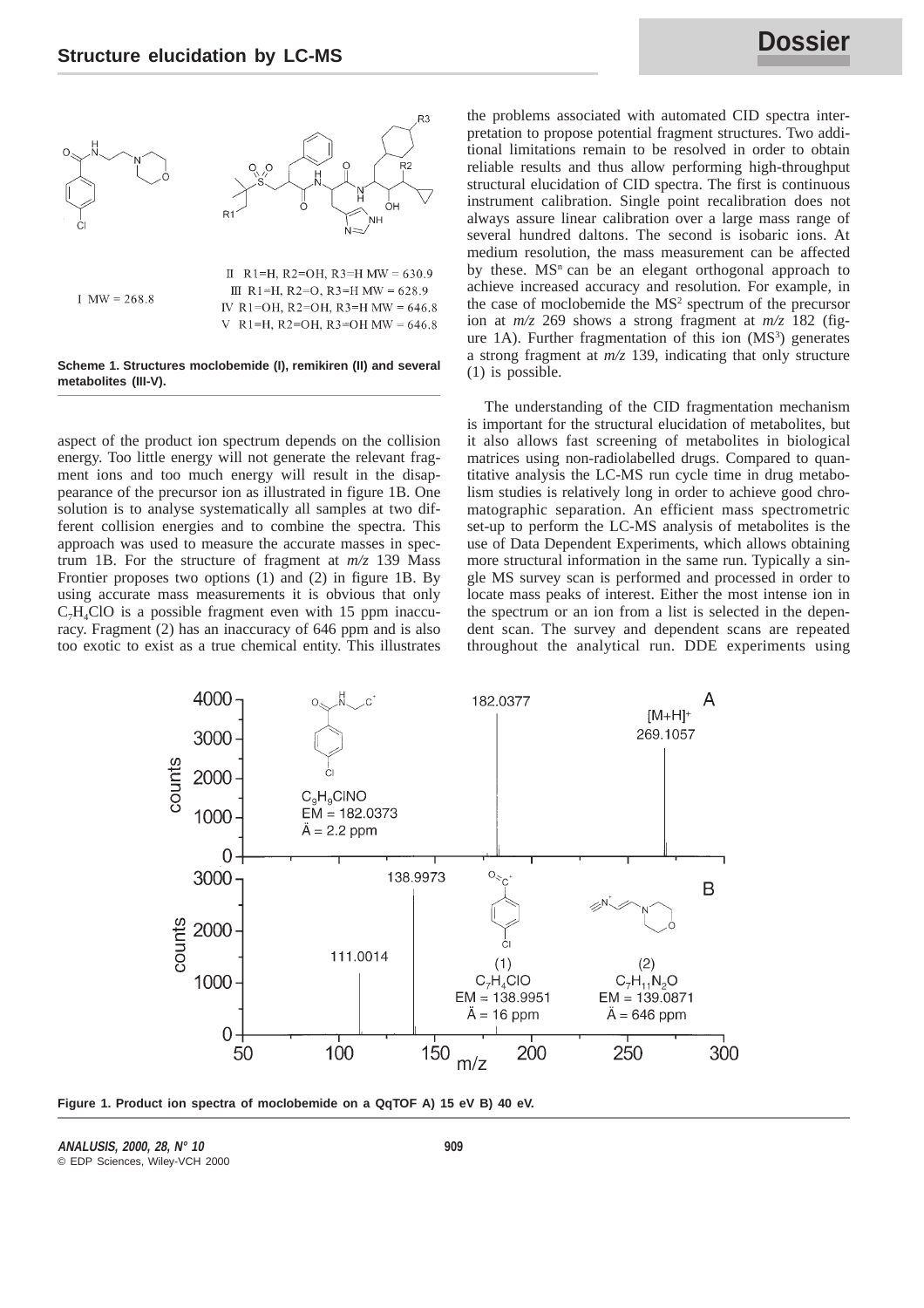

**Figure 2. LC-MS/MS DDE experiment on a triple quadrupole of moclobemide incubated with rat hepatocytes A) Q3 TIC trace (survey scan) B) extracted product ion trace at m/z 182 (dependent scan) (2) moclobemide.**

single MS as survey scan and product ion as dependent scan can be performed on ion trap, QqTOF and QqQ instruments.

Moclobemide belongs to the monoamine oxidase inhibitors of the benzamide type and contains a morpholine moiety. Moclobemide is extensively metabolised [16] and the metabolic pathway includes mainly oxidative attacks on the morpholine moiety. The application of DDE to the analysis of moclobemide incubated in rat hepatocytes is illustrated in figure 2 using a QqQ instrument. Figure 2A shows the LC-MS TIC trace (survey scan), while figure 2B shows the extracted ion chromatogram for *m/z* 182 from the product ion trace (dependent scan). By this way it is possible to identify metabolites of moclobemide very easily with a precursor look like experiment. The basis of this type of experiment is the selection of representative precursor ions. Therefore, an understanding of the fragmentation process is essential to avoid misinterpretation. This approach also requires a list of the predicted masses corresponding to possible metabolic transformations.

## **Analysis of Remikiren**

Remikiren (II, Scheme 1) is a potent and specific inhibitor of human renin [17] with a molecular weight of 630.9 Da.

Remikiren extensively metabolises and compounds III to V represent some of the oxidative metabolites. The low resolution CID spectrum of Remikiren is shown in figure 3A and many fragments are observed. The interpretation of the many fragments in this spectrum is quite difficult. By assumption one could find a sensible structure for each of these fragments, but it could be associated to mass poetry. The fragment at  $m/z$  613 is obtained after the loss of water, while the fragments at *m/z* 404 and 376 represent *a* and *b* cleavage products of the amide bond as illustrated in scheme 2. The fragments smaller then *m/z* 300 are very difficult to interpret, because several structures are possible. In order to rapidly identify potential metabolites and to find diagnostic ions for the search of non-labelled metabolites an understanding of the fragmentation pathway becomes mandatory. Classically, one would use structural analogues to characterise the fragments, but this approach requires synthetic reference compounds and is quite time-consuming [6]. For the fragment at *m/z* 282 three propositions are made by Mass Frontier as illustrated in scheme 3.  $MS<sup>2</sup>$  and  $MS<sup>3</sup>$  spectra of remikiren are illustrated in figure 3B and 3C. It can be concluded that the ion at *m/z* 282 is not generated from the precursor fragment at  $m/z$  376. However, an MS<sup>3</sup> experiment  $631 \rightarrow 404 \rightarrow$  (data not shown) generates an abundant ion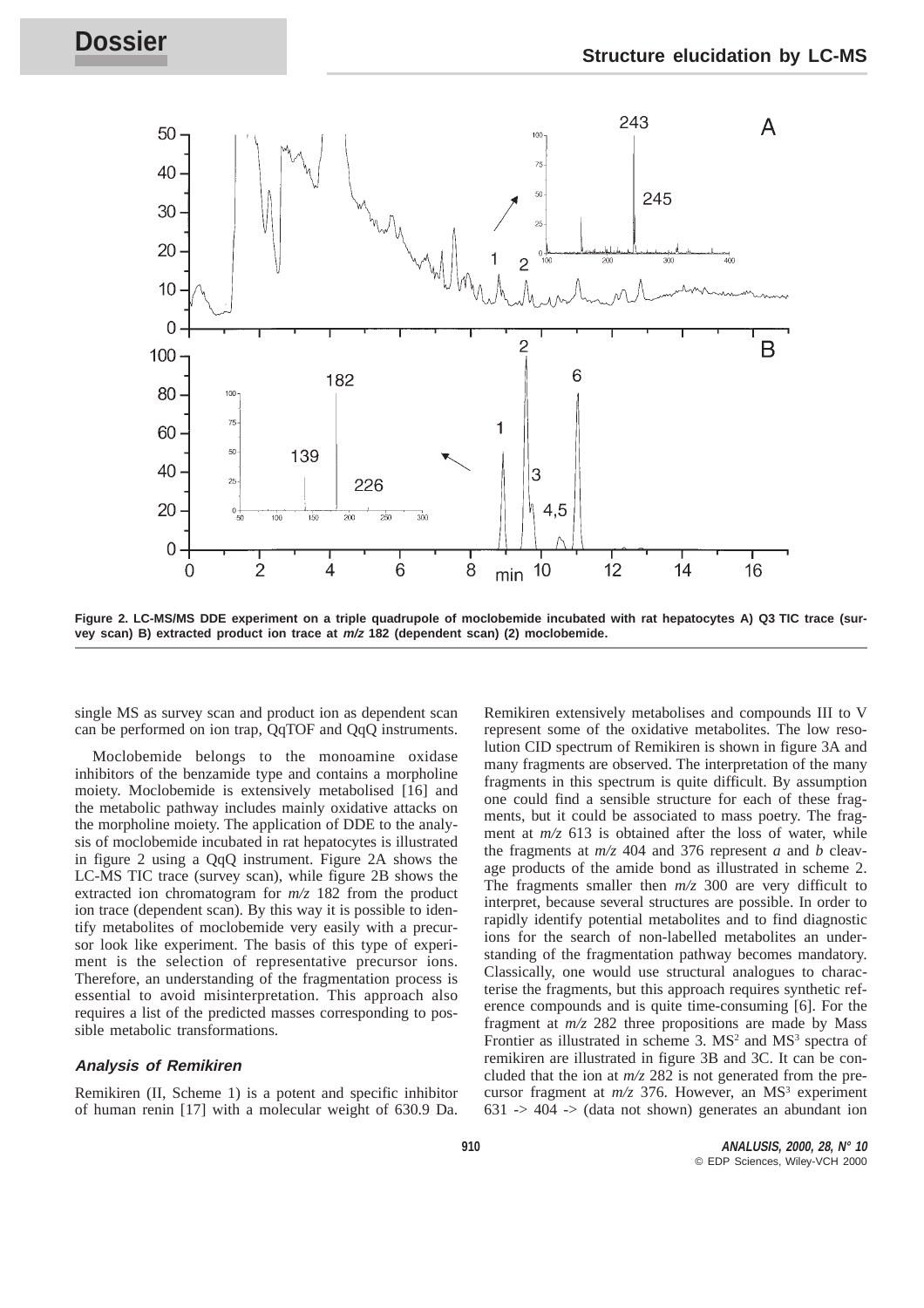

**Scheme 2. Fragmentation pathway of Remikiren.**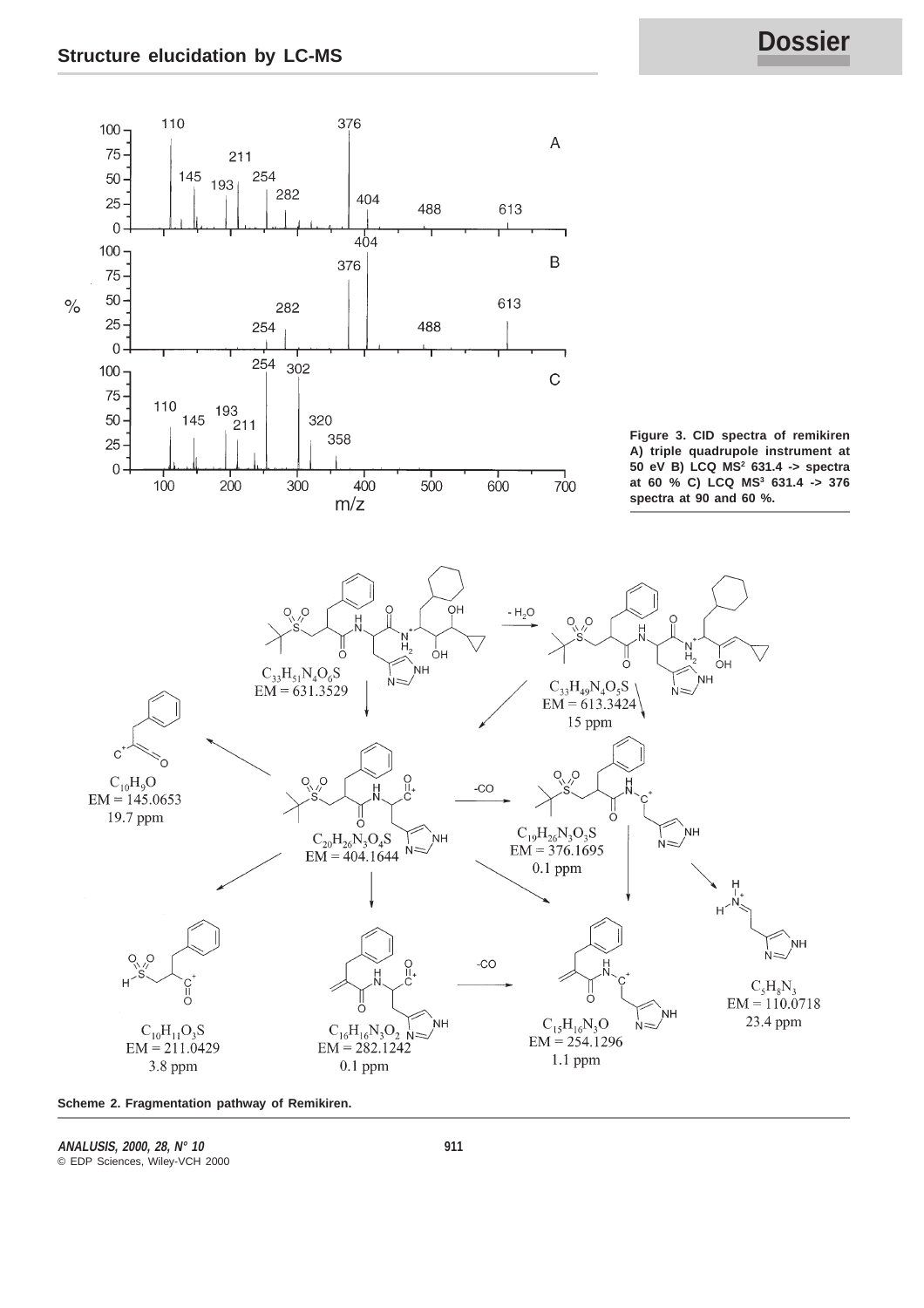

**Scheme 3. Postulated structures of the fragment at m/z 282.**

at *m/z* 282. Therefore, we can exclude that the fragment at *m/z* 282 has the structure A (Scheme 3). This shows the limitations of triple quadrupole and ion trap approaches and one would think based on this experiment that structure B is the most probable one. However, this conclusion is not supported by strong data. The product ion spectrum obtained on a QqTOF instrument is illustrated in figure 4A. In this case a single lock mass calibration was performed for the ion at  $m/z$  404. With the constraint of the parent drug only 3 elemental compositions are possible within 5 ppm mass accuracy: i)  $C_{10}H_{22}N_{2}O_{5}S$ , EM = 282.1249 ii)  $C_{16}H_{16}N_{3}O_{2}$ , EM = 282.1242, iii)  $C_{18}H_{28}O_3$  EM = 282.1255. Based on the structure on the molecule it is obvious that only  $C_{16}H_{16}N_3O_2$ makes sense, which is in full agreement with structure B in scheme 3. The resolution of the peak at *m/z* 282 is approximately 5000 at FWHM. For a given molecule, different fragmentation pathways may generate isobaric fragments with different elemental compositions. For example if fragment (C) in scheme 3 is fragment of remikiren and is present at the same intensity as fragment (B), resolution of the two fragments would not be possible and the mass inaccuracy would be much larger. The peak would also be slightly broader. Therefore, with medium resolution accurate mass measurements, the possibility of overlapping fragments should be carefully considered when proposing a fragmentation mechanism.

Another interesting fragment is the ion at *m/z* 211. We know that this fragment is also generated from fragment *m/z* 376 and again several structures can be postulated from our experience or proposed by the Mass Frontier software. However, none of them is compatible with the accurate mass measurement (211.0437) of this fragment. Within 10 ppm only three elemental compositions are possible i)  $C_{10}H_{11}O_3S$ EM = 211.0429 ii)  $C_{16}H_5N$  EM = 211.0422 iii)  $C_{13}H_9NS$  $EM = 211.0456$ . Only elemental composition i) is compatible with the structure of the molecule (Scheme 3) corresponding to a neutral dimethylvinyl elimination at the sulfonyl moiety, which is quite atypical. Based on accurate mass measurements and  $MS<sup>n</sup>$  experiments, the fragmentation pathway of remikiren could be established as illustrated in scheme 3. With more sophisticated software tools most of the fragments present in the spectrum could be identified automatically. This would be very useful for high throughput analyses. In the case of remikiren, the precursor ion  $[M + H]$ <sup>+</sup> could not be used for lock mass calibration and the fragment due to the loss of water was found to be less suitable for accurate mass measurements in the low mass range. It is also interesting to mention that in the low mass end we obtained accuracies in the 20 ppm range. Using the information gained from the drug candidate, metabolites can be characterised rapidly and with high confidence. The CID spectra of three metabolites of remikiren are illustrated in figure 4B-4C and are in full agreement with the proposed fragmentation pathway.

One other task in drug metabolic investigations is the rapid screening of metabolites in the first human studies. In general, metabolite concentrations are much lower *in vivo* than *in vitro* samples, which analytically is more challenging. One efficient way is to use DDE experiments as illustrated previously. On QqTOF and ion trap instruments only product-dependent scans are possible. By this way it is possible to confirm the presence of known metabolites but it is not efficient to identify unknowns. There is a physical



**Figure 4. QqTOF CID spectra at 35 eV of A) remikiren (II) B) oxidative metabolite (III) C) hydroxy metabolite (IV) D) hydroxy metabolite (V) \* Lock mass.**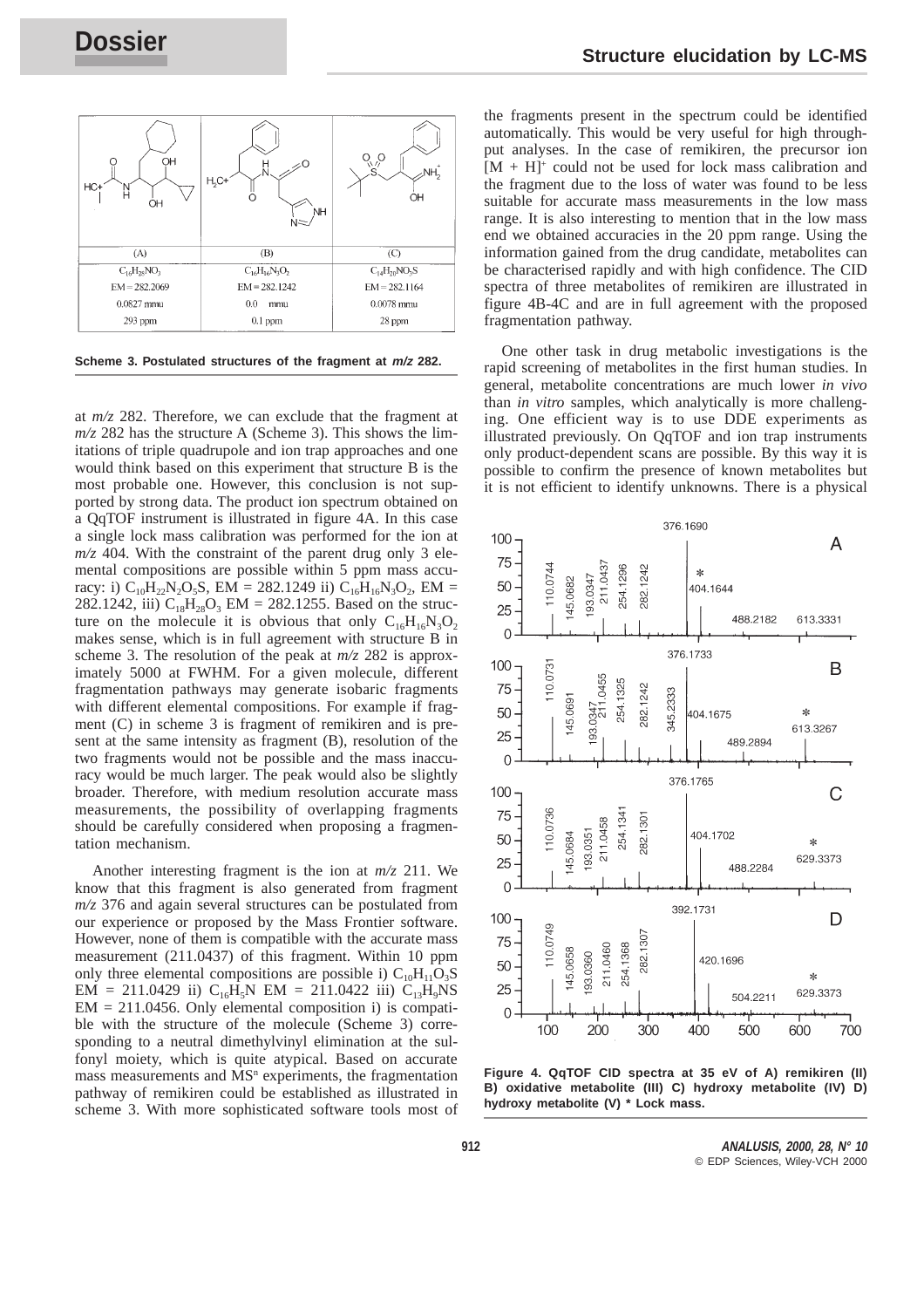

**Figure 5. LC-MS/MS DDE experiment on a triple quadrupole of remikiren and three of its metabolites A) precursor experiment m/z 110 (survey scan) B) TIC trace of the product ion (dependant scan) 1 compound (II), 2 compound (III), 3 compound (IV), 3 compound V.**

limitation to set-up the experiment in order to cover all possibilities. Triple quadrupole instruments have a unique scan mode called the precursor scan mode, where Q1 is set in scan mode while Q3 is set at the mass of a representative fragment. By selecting an appropriate precursor ion it is possible to find almost all compound related metabolites that are ionised under theses conditions and not suppressed by the matrix in the total ion current trace. Ideally, this fragment should be present is all metabolites and in the part of the molecule that is not metabolised. This approach is illustrated in figure 5. In this case the fragment at *m/z* 110 was selected as the precursor ion. Due to the high selectivity of the precursor scan mode, acting as MS filter, metabolites can be identified in the TIC trace of the LC-MS run very easily as shown in figure 5A. In the full scan mode the metabolites would be hidden under the background and one would have to search them.

# **Conclusion**

The utility of accurate mass measurements of product ion fragments with QqTOF at medium resolution, in association

with MS interpretation software and ion trap mass spectrometry for the elucidation of the fragmentation pathways was illustrated on moclobemide and remikiren. The use of more sophisticated software would allow the automated interpretation of mass spectra. This would be very useful for high throughput analyses. Typically, mass accuracies better then 10 ppm were obtained, which are not sufficient to define a unique composition for a fragment. The combination of  $QqTOF$  and  $MS<sup>n</sup>$  data overcomes partly this limitation. Even in cases where these values exceed 10 ppm a structure allocation would be possible. Therefore, a systematic investigation of CID fragmentation of small molecules using accurate mass QqTOF is very valuable to gain knowledge on these mechanisms. The understanding of these mechanisms is the key to the set-up of appropriate DDE experiments for fast and automated screening of metabolites in *in vitro* or *in vivo* samples.

Ideally, for the investigations of the biotransformation of drug candidates by LC-MS one would like to have a mass spectrometer, which provides fast scanning, accurate mass at medium resolution, MS<sup>n</sup>, and precursor ion scanning ((QqQ)n TOF). Unfortunately, this is still a dream. However, this study shows that the structure elucidation and screening

**ANALUSIS, 2000, 28, N° 10 913** © EDP Sciences, Wiley-VCH 2000